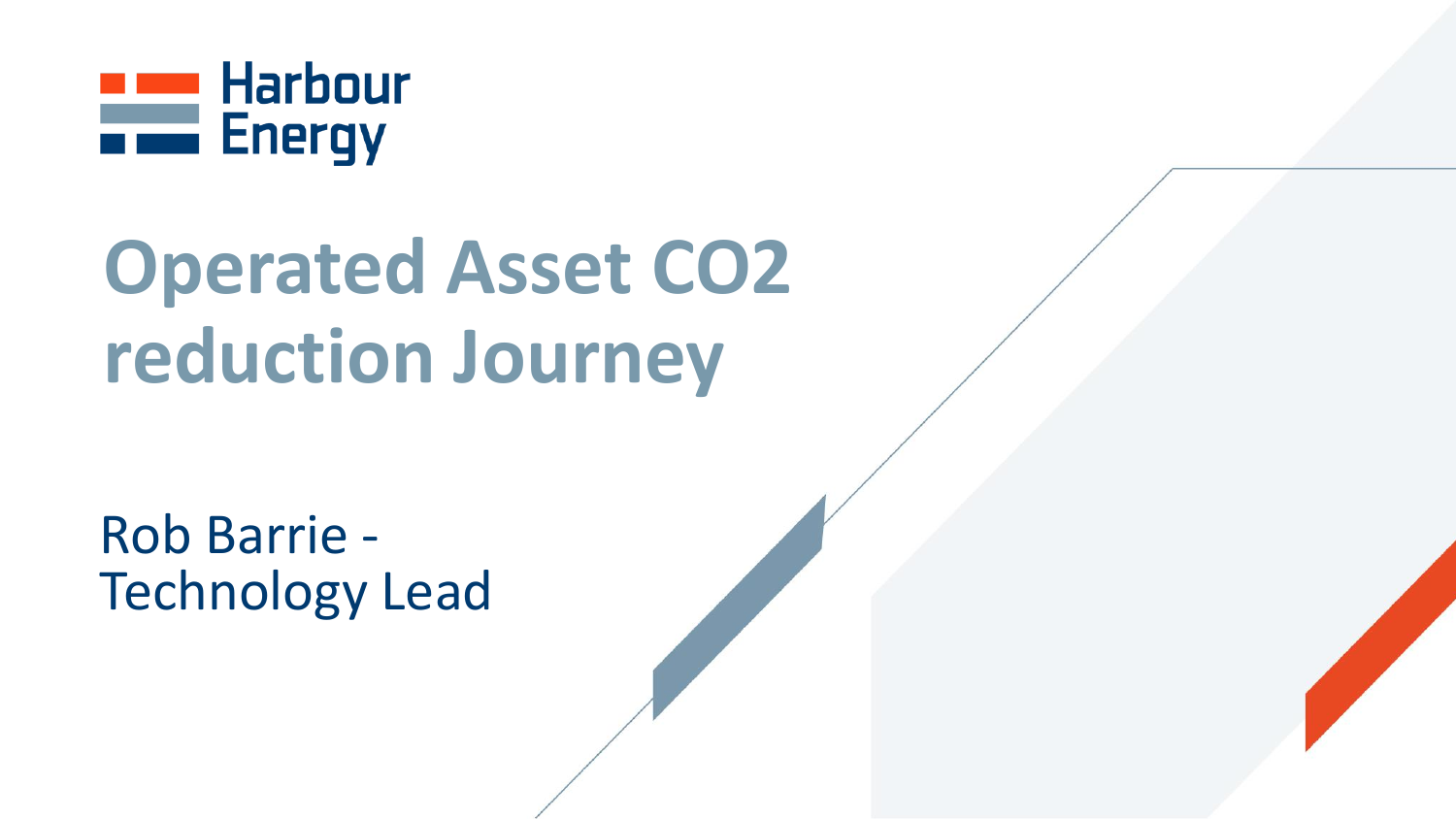# **The Challenge - What are we balancing trying to reduce emissions on offshore assets?**



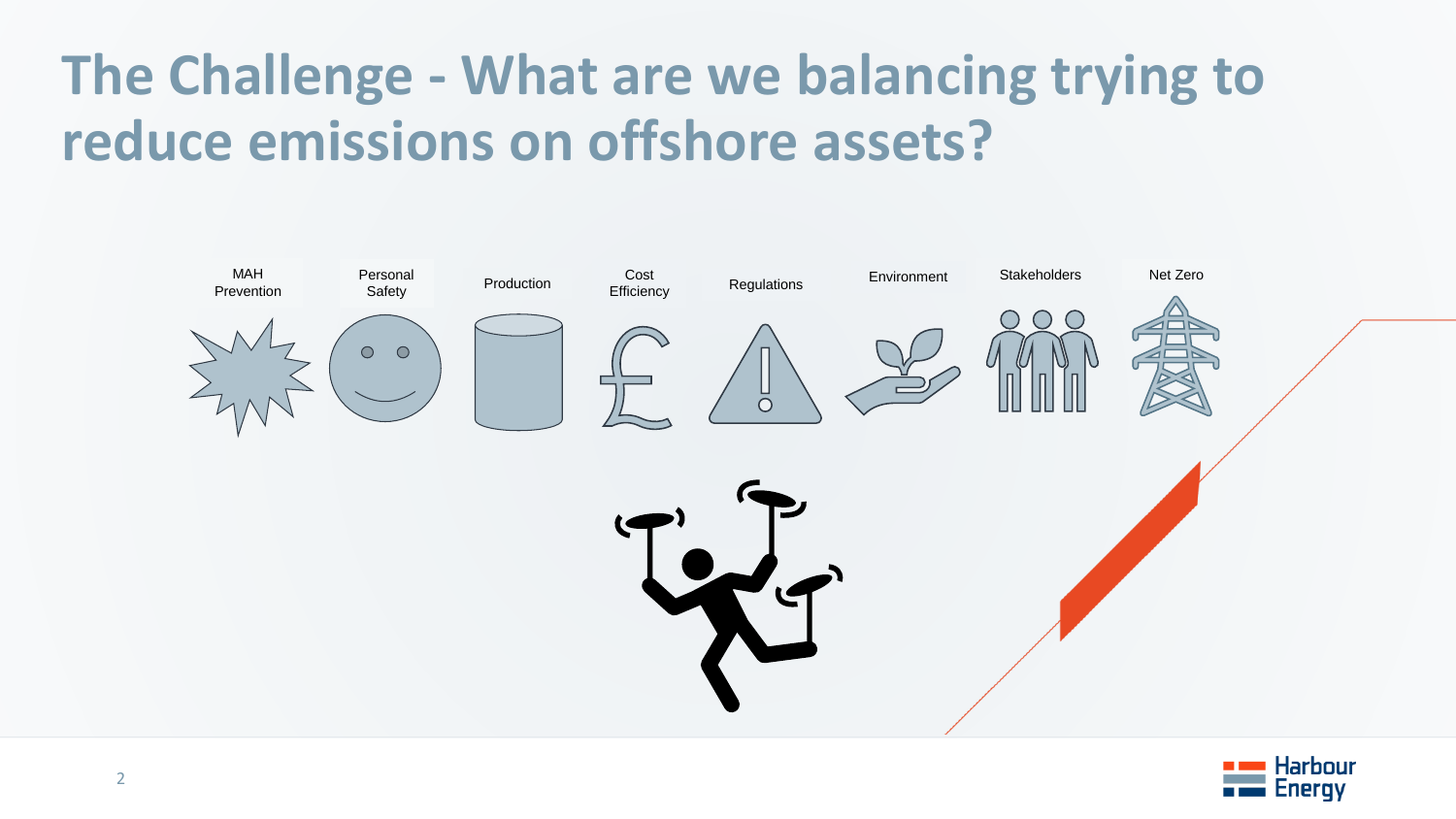#### **Emissions Context**



#### $~^{\sim}$ 1.8t CO<sub>2</sub>eq / year

Avg. passenger car in Europe

UKGov 2019 UK

5.3t  $CO<sub>2</sub>$ eq / year

 $\sim$ 300kt CO<sub>2</sub>eq / year

Acorn CCS Phase 1

emissions per person

 $~^{\sim}$ 1.2Mt $~$  $CO<sub>2</sub>$ eq / year Aberdeen City 228k people



32.4Mt $CO<sub>2</sub>$ eq / year

London Energy & Greenhouse Gas Inventory (LEGGI)

 $351.5$ Mt CO<sub>2</sub>eq / year

UKGov 2019 UK net emissions

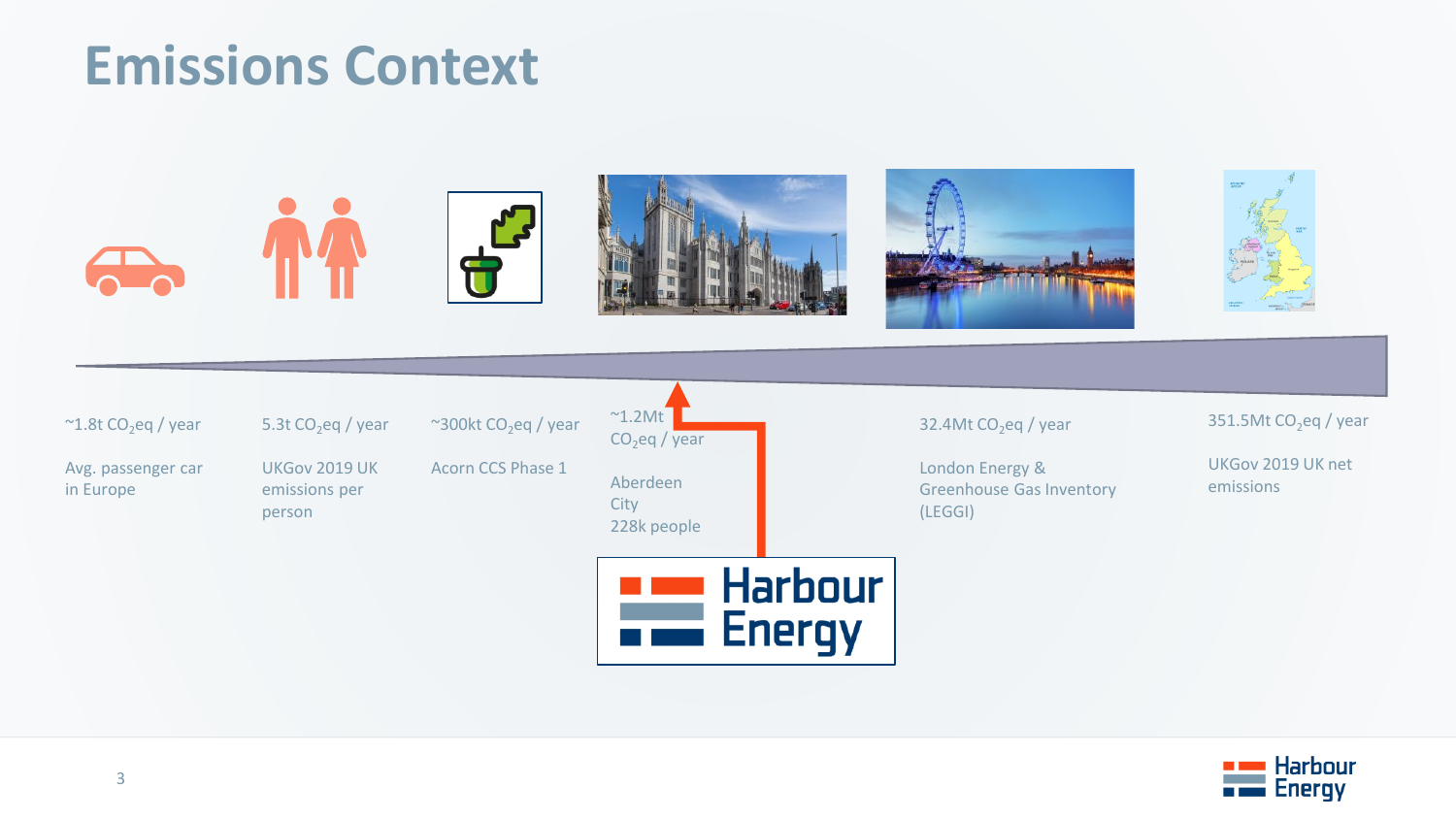

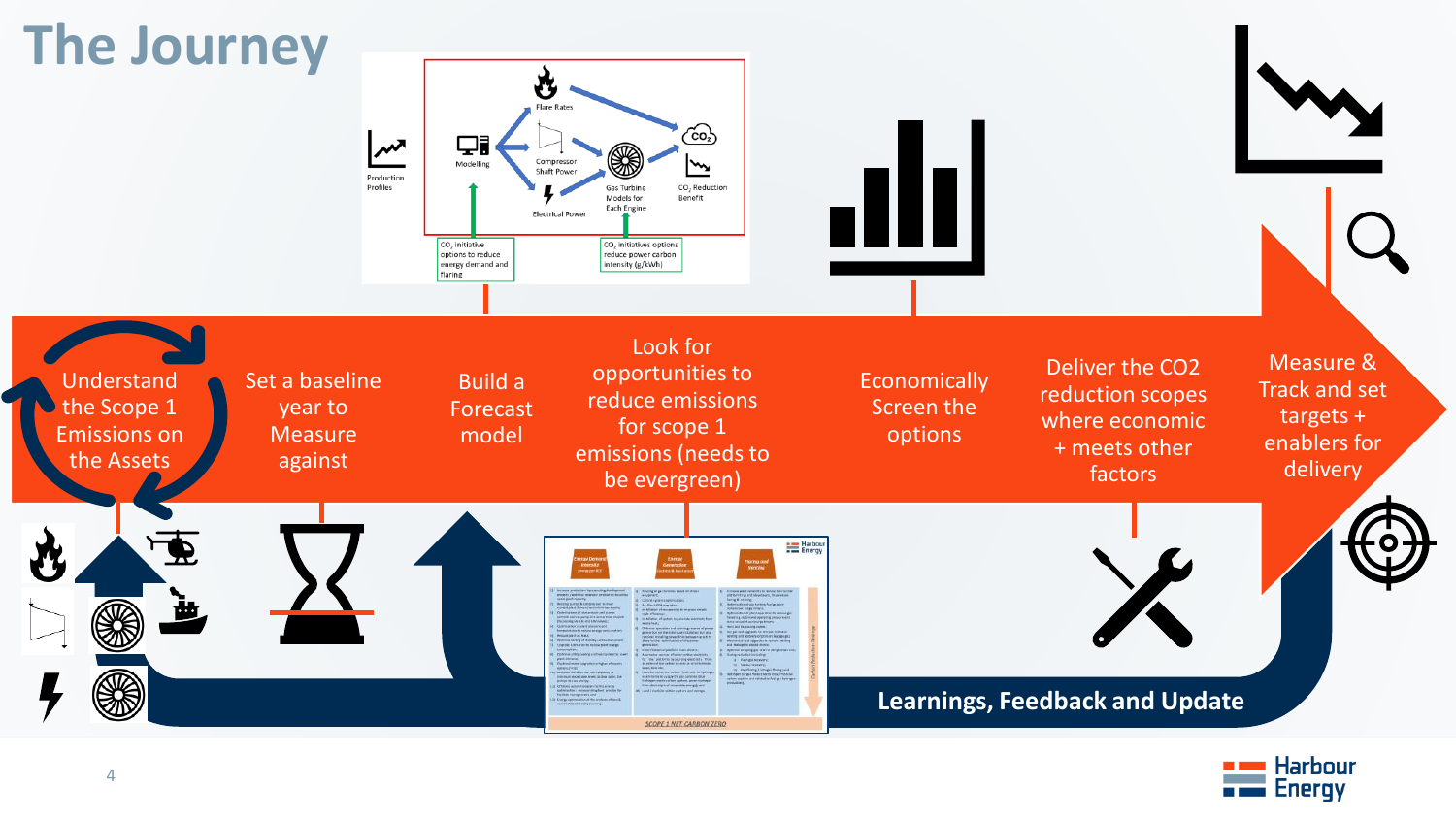### **The GHG Reduction Process In Detail**



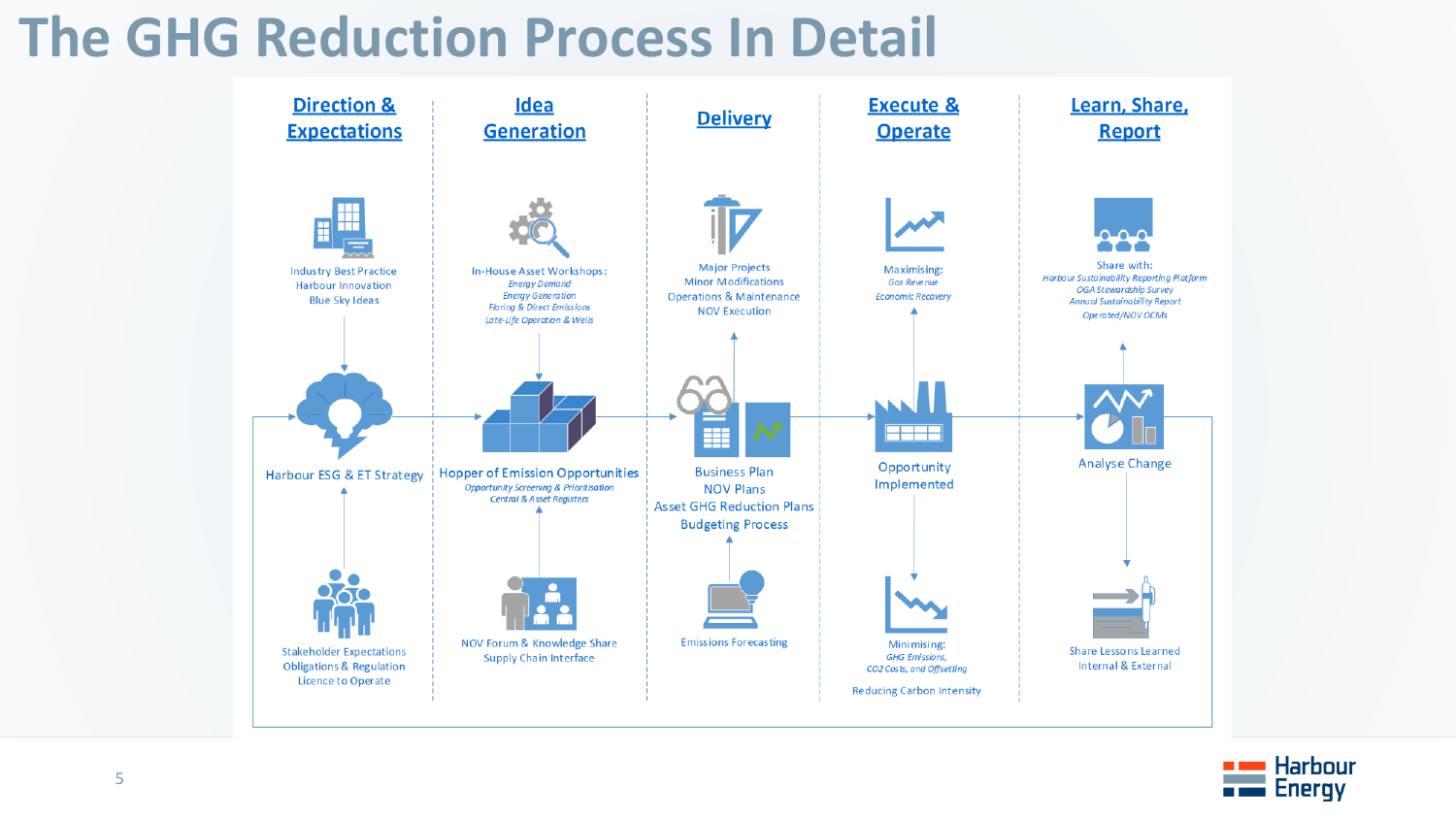# **CO<sup>2</sup> Reduction Waterfall**



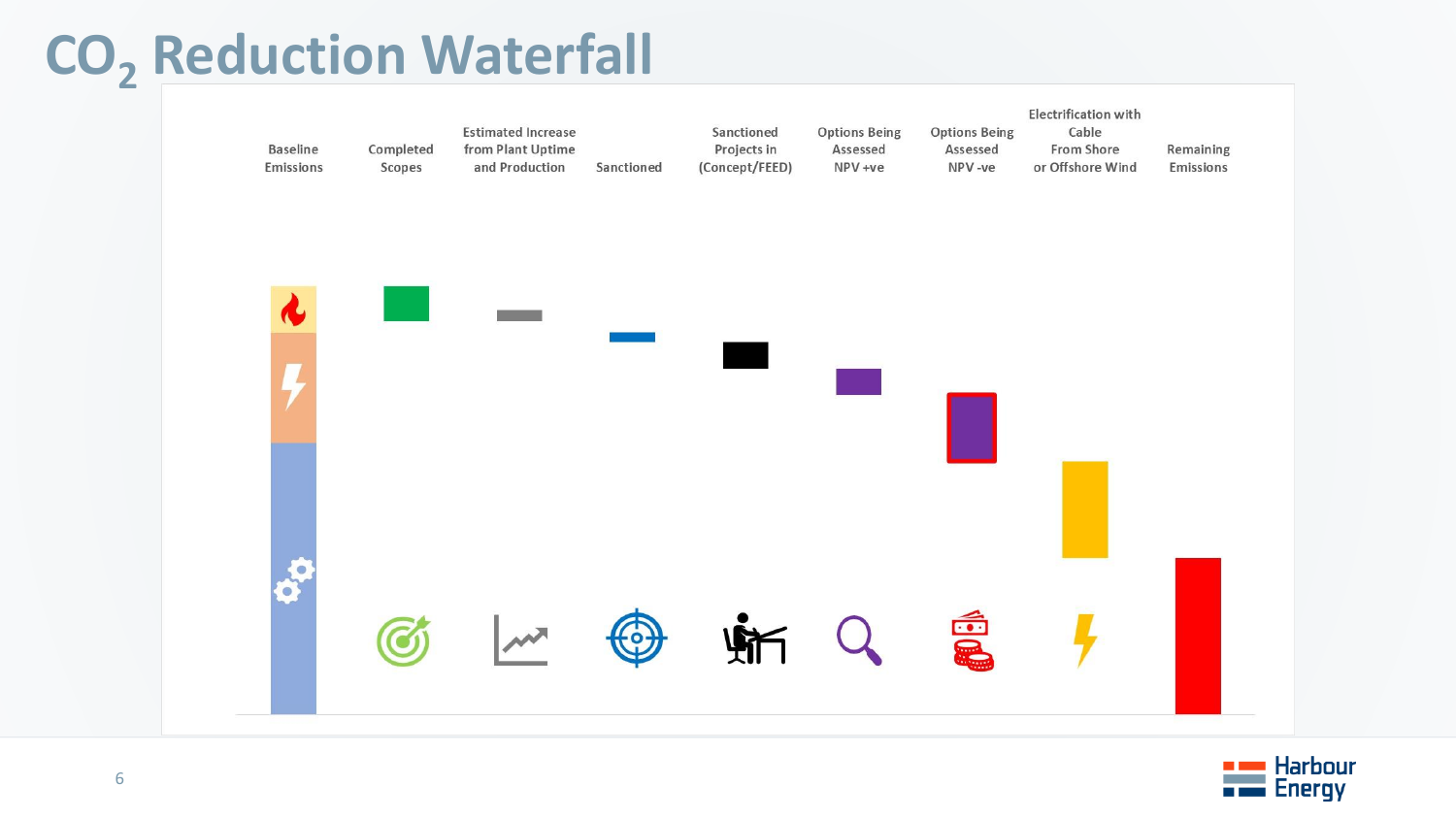### **Economics of Emissions**